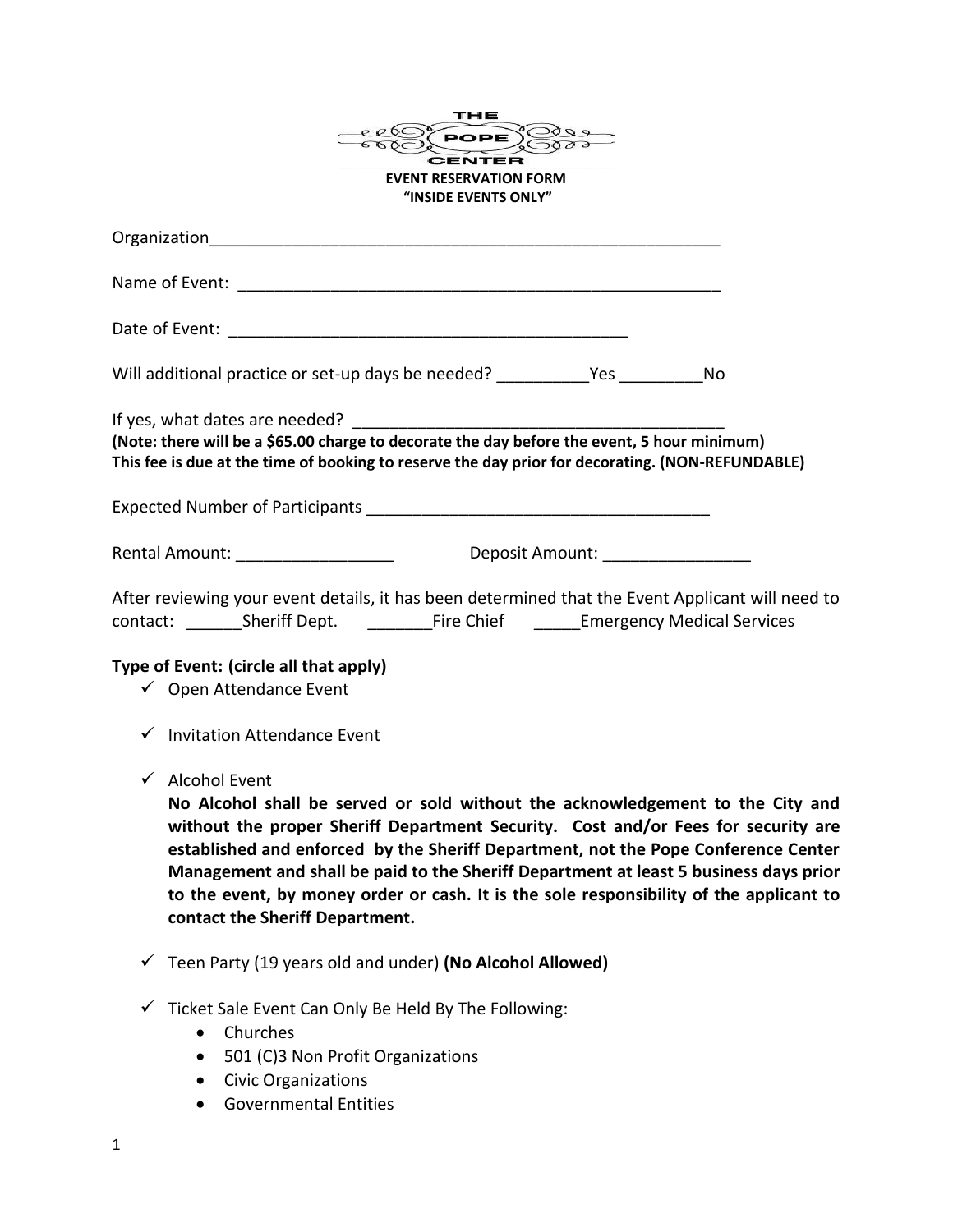**If tickets are sold without authorization, the event will be cancelled and deposit will be forfeited. Rental Fee will be refunded for the room, but the Deposit will be forfeited. Responsible Event Contact Person:** \_\_\_\_\_\_\_\_\_\_\_\_\_\_\_\_\_\_\_\_\_\_\_\_\_\_\_\_\_\_\_\_\_\_\_\_\_\_\_\_\_

| <b>EVENT INFORMATION:</b><br>Event Set-up Beginning: Date: _________________________Time: ___________________                   |
|---------------------------------------------------------------------------------------------------------------------------------|
| Beginning Time of Event: Ending Time of Your Event:<br>(1:00am required ending time - building cleared of everything by 2:00am) |
| All Decorations and Non Pope Conference Center Materials Must Be Taken Down and                                                 |

**Removed By 12:00 Noon the Next Day. (Please Check With Pope Conference Staff Regarding This Requirement)**

## **RULES OF USE:**

- 1. Reservations may be made over the phone. A non-refundable deposit must be received by the City of Washington within 5 business days to hold the reservation. After the 5 days, if no deposit has been received, the date will be open to another booking. The deposit is determined by the room reservation. Deposits can range from \$75.00 to \$315.00 depending on the rental request. If booking is less than 10 days from date of request, full payment must be made within 24 hours to hold the reservation. The deposit is refundable if the terms of the rental agreement are met. (Cleaning the facility and returning the key, after the event.
- 2. The full amount to rent the facility is due 30 days prior to the scheduled event, if payment is not received, the City of Washington reserves the right to cancel the scheduled date.
- 3. If a deposit is made with a check and the check is returned for any reason, your reservation will be cancelled immediately.
- 4. You have 10 business days prior to your scheduled event to cancel without forfeiting your rental fee, minus your deposit. Any event cancelled after the 10 days will forfeit their rental fee.
- 5. **The Event Contact Person completing the application must be 21 years or older to reserve the Pope Conference Center. A valid ID must be provided**. Event must end by 1:00am and building cleared of people by 2:00am
- 6. If the Event Contact person is holding an event in which the majority of the attendees are 19 years old and under, then such event must end by 12:00 midnight and building cleared by 1:00am. There must be 1 person for every 10 attendees for supervision purposes.
- 7. The event may not exceed the maximum capacity for the Pope Conference Center. This varies depending on how the event is set up. The Event Coordinator will tell you how many attendees will be allowed based on your set up request.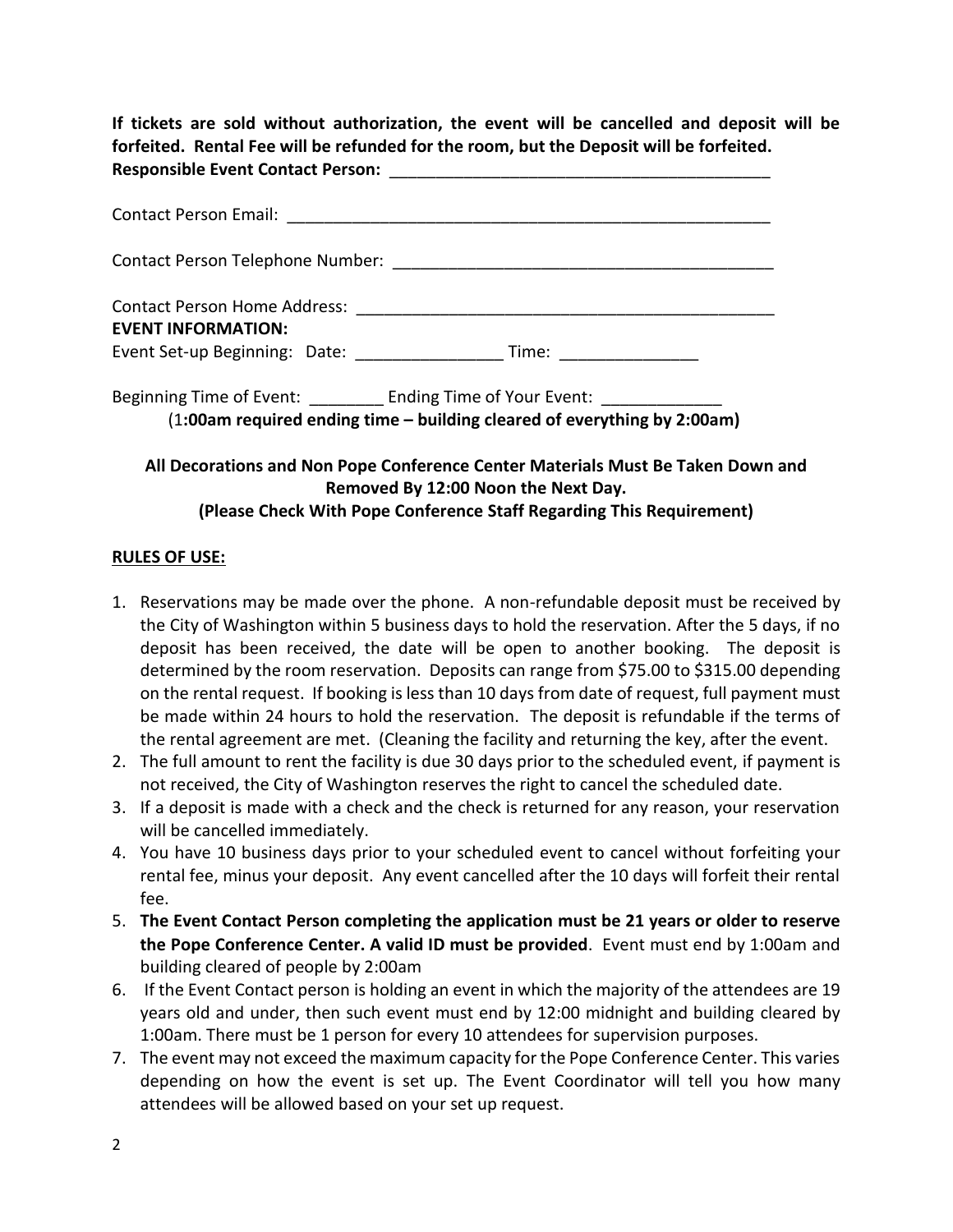- 8. It is understood and agreed that the City of Washington's Pope Conference Center Staff reserves the right to control and manage the Pope Conference Center to enforce all necessary and proper rules for the management and operation of the event. The City of Washington's Pope Conference Center Staff reserves the right, through duly appointed representatives to eject any objectionable person(s) from the premises and the Event Applicant hereby waives any and all claims for damages against the City of Washington or its officers, agents or employees resulting from the exercise of this authority.
- 9. The Event Contact person is responsible for making sure all trash containers are emptied in the building and making sure the entrance area, halls and restrooms are left clean. If the Pope Conference Center Staff determines the required cleanup was not sufficient and requires an additional cleaning, the Event Contact Person can be charged an additional cleaning fee. If a professional cleaning service is required, the Event Applicant will be responsible.
- 10. A walk thru of the facility will be conducted at the end of the event with the Event Applicant or a designed person of the Event Applicant with the Pope Conference Center Staff to ensure the required cleaning responsibilities of the Event Applicant has been met.
- 11. Applicants cannot use the Pope Conference Center's name or any images of the Pope Conference Center in any advertisements without obtaining approval from the City.
- 12. To assure safety in the facility, the applicant will select a pre-defined room and facility set-up that is in compliance with the fire safety rules and regulations of the State of Georgia.
- **13. The placement of tables, chairs and other furniture shall not be altered by the event applicant or any event participant. Said placement of tables, chairs and other furniture have been done by facility staff in order to assure safety and compliance with fire safety laws and regulations.**
- 14. The only person permitted to alter the reserved use of the Pope Conference Center space and services is the Event Contact person whose signature is found at the end of this Event Reservation Request and the Pope Conference Center Staff.
- 15. The Pope Conference Center will provide a facility that is in compliance with the Americans with Disabilities Act. The Event Contact person shall provide to the Pope Conference Center any special event requirements necessary to maintain compliance with the Act.
- 16. The Event Contact person shall assure that the rented space of the Pope Conference Center and the general common areas of the Pope Conference Center are in the same condition than before the set-up for the event. Adherence to this condition of space rental shall entitle the Event Applicant to a deposit.

*"If an event is scheduled for the Pope Center and another booking is requested for the same day, the Pope Center Coordinator will determine if the events are compatible to be held at the same time. If it is deemed incompatible, the Pope Center Coordinator will discuss with the City Administrator and a decision will be made. The City reserves the right to deny rental of property, even if space is available if the events are determined to be incompatible. Alcohol cannot be served at any event at the Pope Center when a children's function is taking place in the building at the same time."*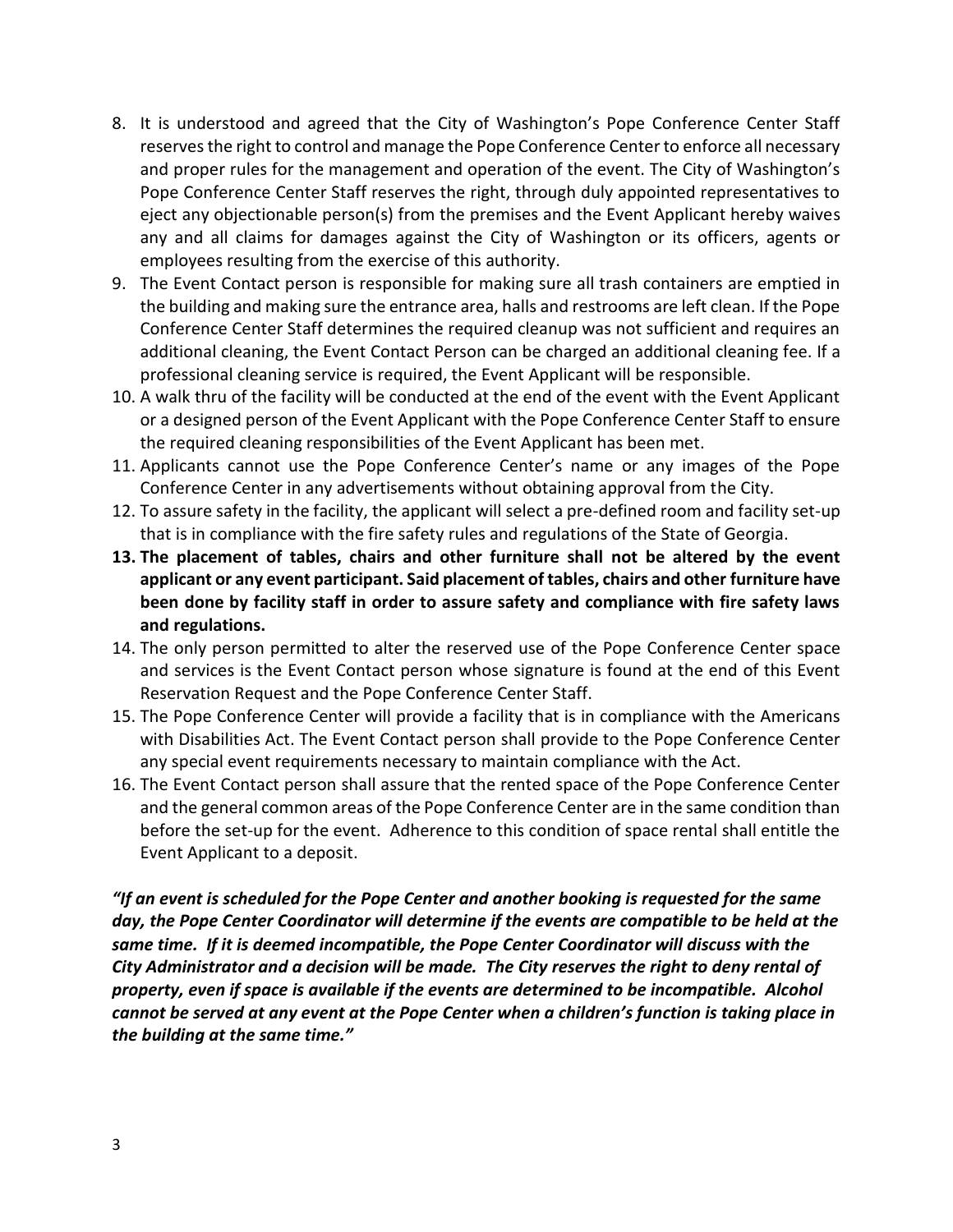I will be serving alcohol at my event and I acknowledge that the Code of Ordinance of the City of Washington require that the serving of alcohol at the Pope Conference Center be performed by a business with a valid alcohol pouring license that will have a certified bartender working under the business license.

**Note: The serving or selling of alcohol at an event will require the presence of two police officers (one officer to monitor inside the building and one officer to monitor the parking lot). The contact person on the event reservation request is responsible for making all arrangements with the Sheriff Dept. in regards to security for the event.**

\_\_\_\_I will meet with the Sheriff Dept. regarding the event at least five business days prior to the event.

**The staff of the Pope Conference Center will confirm with the Wilkes County Sheriff Office that security for the event has been arranged. Failure to arrange for the Sheriff Department's presence will result in the cancellation of the event.**

**In the event any provisions related to the consumption or sale of alcohol are violated, the Event Contact person's right to the Pope Conference Center will be terminated and activities shall cease immediately. An Event Applicant who violates these provisions shall forfeit the security deposit filed with the application.** 

\_\_\_\_\_\_\_\_ I will personally be providing all food and beverages for the event.

- \_\_\_\_\_\_\_\_ I will hold harmless, indemnify and defend the Pope Conference Center for food or diet related sensitivity issues claims resulting from any food or drinks consumed at the event.
- \_\_\_\_\_\_\_\_ I will notify the Pope Conference Center Staff of any special equipment that will be used during the event.

I would like to have a list of local caterers or restaurants that can cater my event.

I hereby agree to remove all trash/litter/debris at the end of the event or risk forfeiting cleaning deposit.

I will hold harmless, indemnify and defend the Pope Conference Center for copyright claims resulting from the playing of recorded music at the event or from the live performance of music at the event.

\_\_\_\_\_\_\_\_ I will meet with the Fire Chief if needed and instructed to do so by Pope Conference center Staff.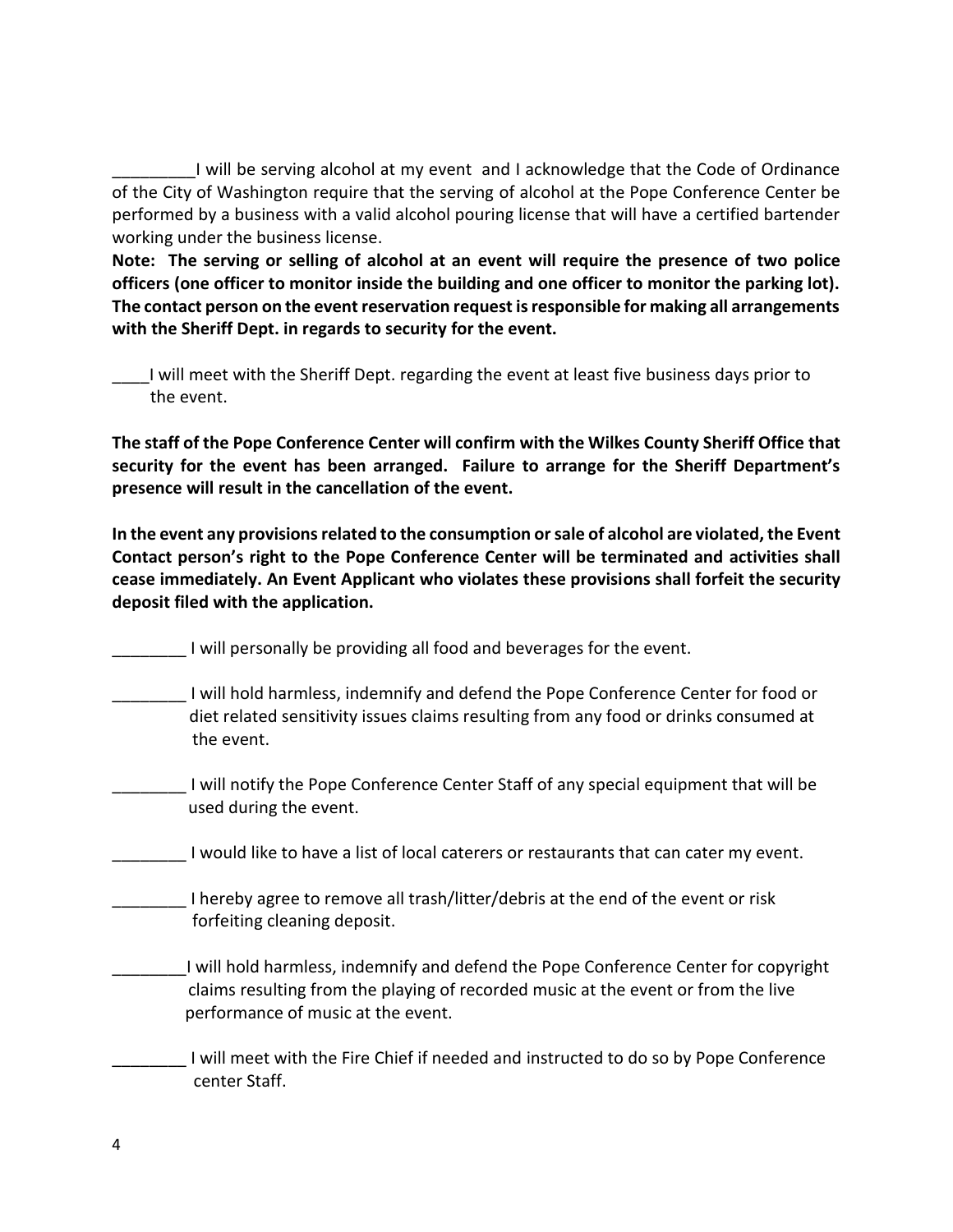I will meet with the Emergency Services Director if needed and instructed to do so by the Pope Conference Center Staff.

I give permission to the Pope Conference Center to photograph, video record the requested event in order to conduct marketing and promotion activities for the Pope Conference Center. Said permission specifically includes the use of event photographs and event video recording in printed advertising as well as digital advertising.

17. In the event of any dispute arising out of the reservation request agreement and the utilization of space and services of the Pope Conference Center, the dispute(s) shall be settled in accordance with Arbitration rules applied by the City of Washington.

**I have read the rules of use, I understand them and I hereby agree to follow them. Failure to comply with the rules of use will result in cancellation of the scheduled event. Further, if an event is cancelled due to a violation of the rules of use, the City will retain all monies paid.**

**\_\_\_\_\_\_\_\_\_\_\_\_\_\_\_\_\_\_\_\_\_\_\_\_\_\_\_\_\_\_\_\_\_\_\_\_\_\_\_\_\_\_\_\_\_\_\_\_\_\_\_\_\_\_\_\_\_\_\_\_\_\_\_\_\_\_\_\_\_\_\_\_\_\_\_\_\_**

**Signature of Responsible Event Contact Person Date**

**Definition of "Without Liability": When stated in any provision of this Application, "Without Liability" means that there will be no liquidated damages, attrition fees, cancellation fees, rental charges, service charges or any direct, consequential, compensatory, special incidental damages or any other damages or amount of any nature whatsoever.**

The Event Applicant waives any and all claims for compensation for any and all loss or damage sustained by reason of any defect, deficiency, failure or impairment of the water supply system, drainage system, heating system, electrical system, ventilation system, or refrigeration system lending to or on the premises. In the event the Pope Conference Center or any part thereof is damaged by fire or if for any reason including any act of God, or failure of utilities which in the judgment of the Building Official, renders the fulfillment of this rental agreement by the City of Washington impossible, the renter hereby expressly releases and discharges the City of Washington and its agents from any and all demands, claims, actions and causes of actions arising from any of the causes aforesaid. **I acknowledge that I have the authority to execute the attached Waiver of Liability Form.**

**\_\_\_\_\_\_\_\_\_\_\_\_\_\_\_\_\_\_\_\_\_\_\_\_\_\_\_\_\_\_\_\_\_\_\_\_\_\_\_\_\_\_\_\_\_\_\_\_\_\_\_\_\_\_\_\_\_\_\_\_\_\_\_\_\_\_\_\_\_\_\_\_\_\_\_\_\_\_**